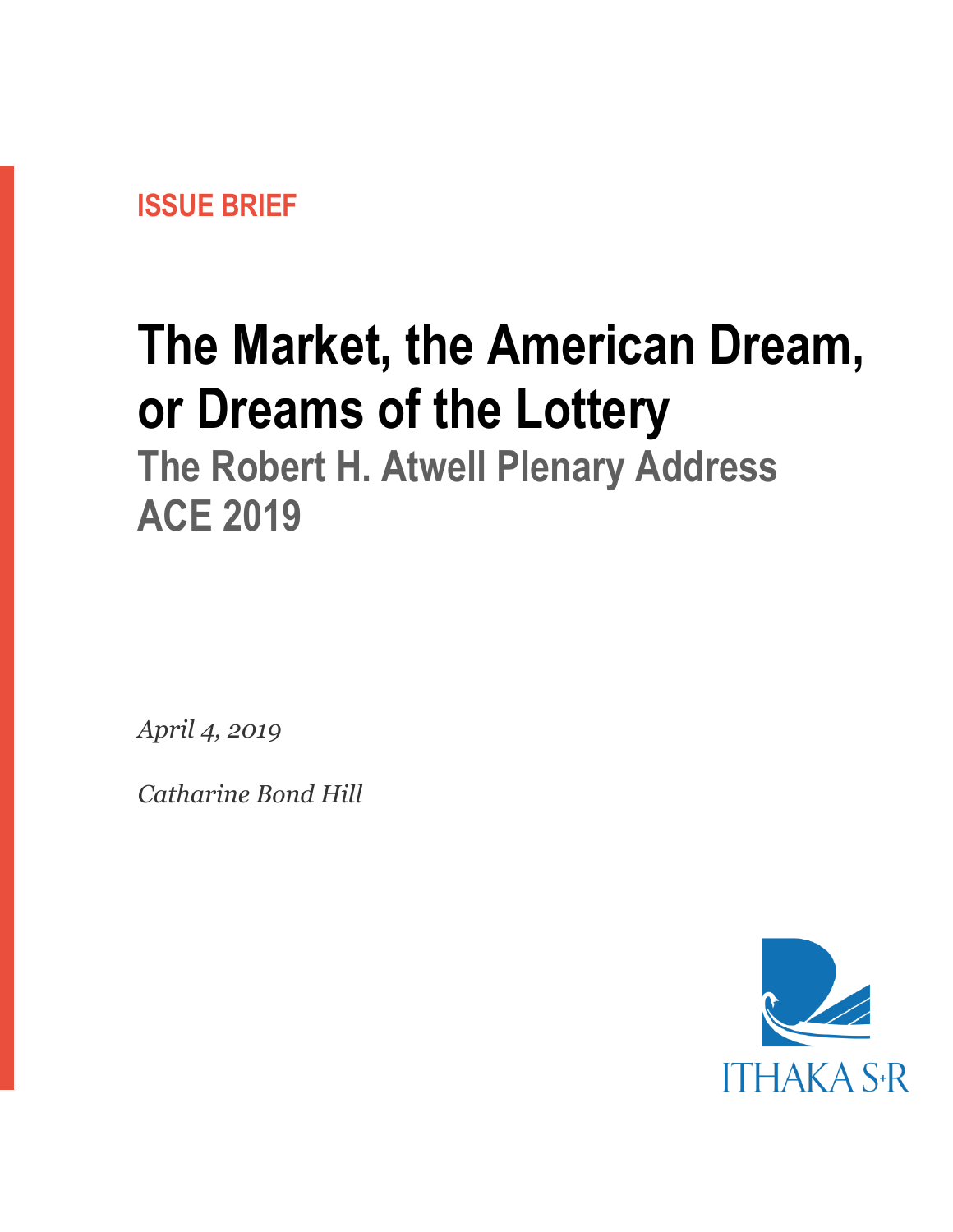

Ithaka S+R provides research and strategic guidance to help the academic and cultural communities serve the public good and navigate economic, demographic, and technological change. Ithaka S+R is part of ITHAKA, a not-for-profit organization that works to advance and preserve knowledge and to improve teaching and learning through the use of digital technologies. Artstor, JSTOR, and Portico are also part of ITHAKA.

Copyright 2019 ITHAKA. This work is licensed under a Creative Commons Attribution-NonCommercial 4.0 International License. To view a copy of the license, please see http://creativecommons.org/licenses/by-nc/4.0/.

ITHAKA is interested in disseminating this brief as widely as possible. Please contact us with any questions about using the report: research@ithaka.org.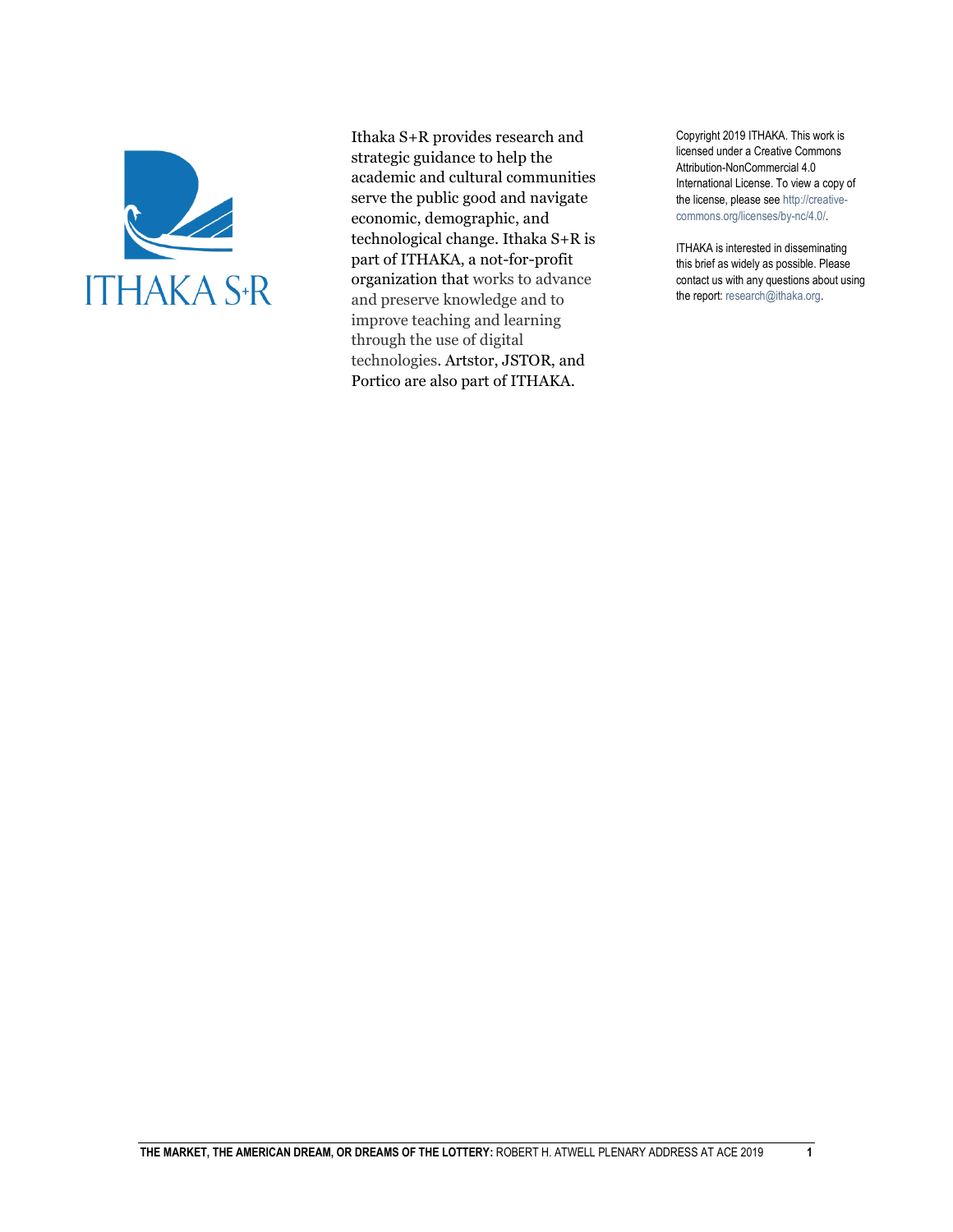*This paper was originally presented on March 10, 2019, as the Robert H. Atwell Plenary Address at ACE 2019 in Philadelphia.<sup>1</sup>*

Economists have a bad reputation, which I think is mostly undeserved (as Ted mentioned, I am one myself!). This bad reputation arises for a variety of reasons, with some thinking the field is boring (the dismal science rap). Trying to decide whether to attend this event today, a journalist friend asked me if my talk was going to be boring (I guess you are going to find out!). In addition to being boring, many also believe economists only care about and/or are good at making money, the "economists know the price of everything, and the value of nothing" rap. I don't think either of these criticisms of economists is fair or true. But, I do think the bad reputation partly results from our liking markets. We do tend to like markets, because in many cases they allocate resources efficiently. Under a set of specific conditions, markets produce the lowest cost and highest quality things that people want to buy, which makes people better off, despite the negative reaction to the words "markets" and "efficiency" particularly in higher education. We are all usually better off if we can buy the things we want or need at the lowest price and at the highest quality (with some important exceptions). But, most economists think of markets as a means to an end, and not an end in themselves to be intrinsically valued or worshiped. And, many of those who do indulge in market worship, I would argue, aren't very good economists, or even economists at all.

Instead, economists understand that under a variety of conditions markets don't work well. Either regulations on those markets or non-profit or publicly supplied goods and services will do a better job of meeting people's demands for a wide variety of goods and services, which again, in turn makes people better-off. Markets work some of the time, even often. But not always.

One of my favorite books that makes this all clear is by Arthur Okun, a book titled *Equality and Efficiency* published in 1975.<sup>2</sup> Arthur Okun was a faculty member at Yale and chair of the Council of Economic Advisors in the late 1960s. I highly recommend the book. In just 120 pages, it will restore your faith in economists, if perhaps not our society! In addition to explaining the benefits of markets, Okun talks convincingly about several transactions that should not be allowed to be traded in the market, including

<sup>1</sup> A video of the original presentation at ACE 2019 is available a[t https://www.youtube.com/watch?v=TC-](https://www.youtube.com/watch?v=TC-5xXih7ns&feature=youtu.be)[5xXih7ns&feature=youtu.be.](https://www.youtube.com/watch?v=TC-5xXih7ns&feature=youtu.be)

<sup>2</sup> Arthur M. Okun, *Equality and Efficiency: The Big Tradeoff* (Washington DC: Brookings Institution, 1975).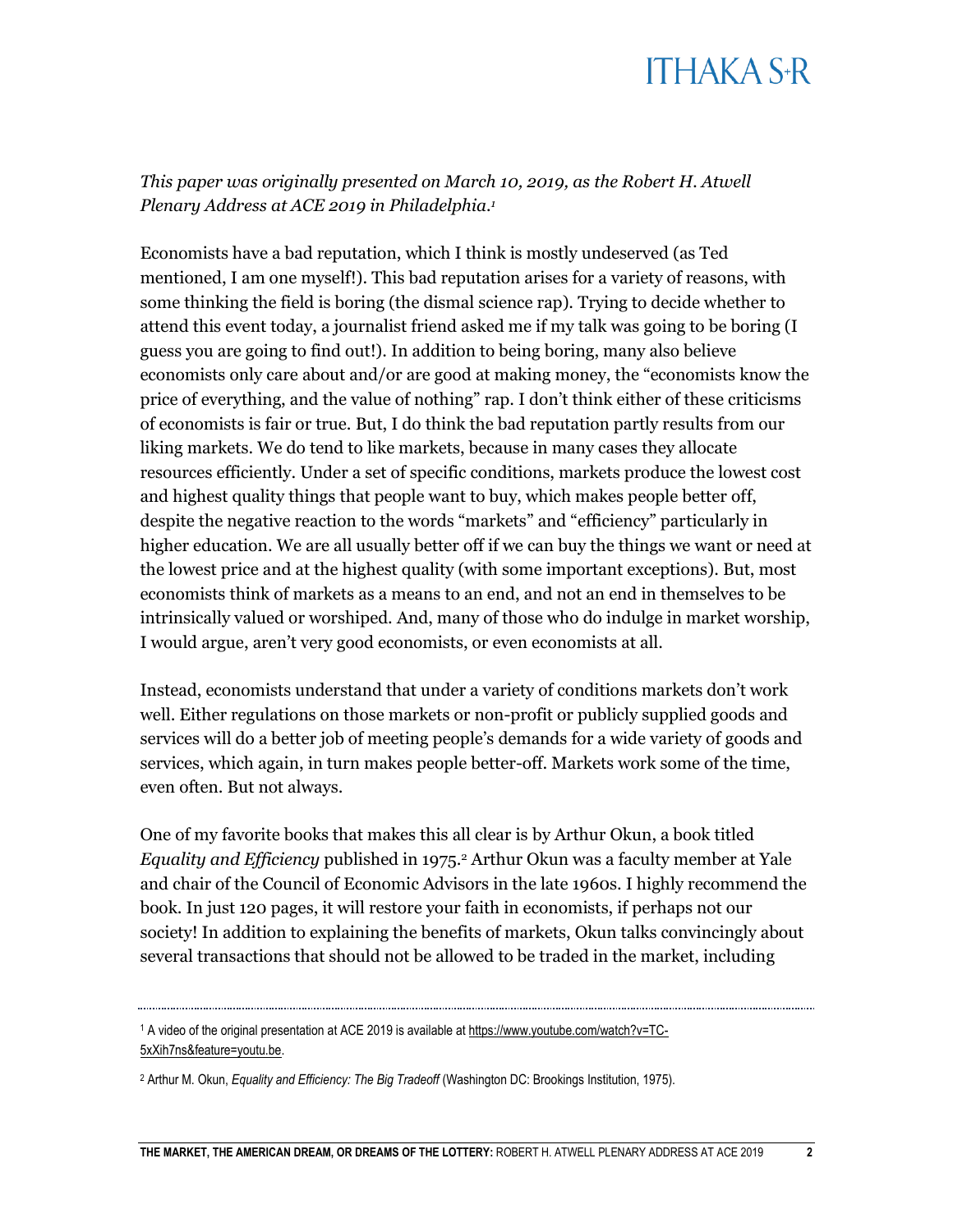voting and military service. While Citizens' United has undermined the notion that votes shouldn't be bought and sold in America, at least a new election has been called in North Carolina in response to the quite explicit voter fraud there.<sup>3</sup> In the case of military service, by eliminating the draft and going to an all "volunteer" military, we've moved military service into the market, which I'll return to in a bit.

One obvious limitation of markets is that they don't have anything to do with what we call initial conditions. Some people, for example, make their way through life with close to half a billion dollars in wealth inherited from their father, which puts them in a very different position as they operate in the market economy from, say, your average African American families, who according to the Pew Research Center have only about \$11,000 in accumulated wealth.<sup>4</sup> It is a little hard to conclude that the operations of the market, given these initial conditions, are fair in any way. So, income inequality and the distribution of wealth are things that a society might decide to not let the market completely decide. Progressive tax policy and government expenditures can moderate the effects of the market on members of a society, for example. To what extent is, of course, a political decision, but it involves Okun's key idea, the tradeoff between equality and efficiency.

So, initial conditions are important, and it is important to remember that the operation of today's market economy creates tomorrow's initial conditions, which may or may not be considered fair for the next generation.

Let's talk about the American Dream. Our society has long been committed to economic and social mobility. At first, of course, we meant this was an opportunity for white, Protestant men, but the population for whom we aspire to offer equal opportunity has grown over time to be significantly more inclusive. And, in the  $21<sup>st</sup>$  century we still believe education is a main way of supporting equal opportunity, and the idea that anyone can succeed if they work hard. At the same time, education is one of those services that we over time decided shouldn't be supplied through the market. First primary schooling and then secondary schooling were supplied by the public sector to all children for free, regardless of their parents' incomes. While there remain significant inequities in the quality of such schooling across communities, access is guaranteed. And, recognizing the importance of pre-school, communities are moving to make this more readily available through the public sector as well.

<sup>3</sup> Alan Blinder, "New Election Ordered in North Carolina Race at Center of Fraud Inquiry," *The New York Times*, February 21, 2019, [https://www.nytimes.com/2019/02/21/us/mark-harris-nc-voter-fraud.html.](https://www.nytimes.com/2019/02/21/us/mark-harris-nc-voter-fraud.html)

<sup>4</sup> Rakesh Kochhar and Richard Fry, "Wealth Inequality Has Widened Along Racial, Ethnic Lines Since End of Great Recession," Pew Research Center, December 12, 2014[, https://www.pewresearch.org/fact-tank/2014/12/12/racial-wealth-gaps-great-recession/.](https://www.pewresearch.org/fact-tank/2014/12/12/racial-wealth-gaps-great-recession/)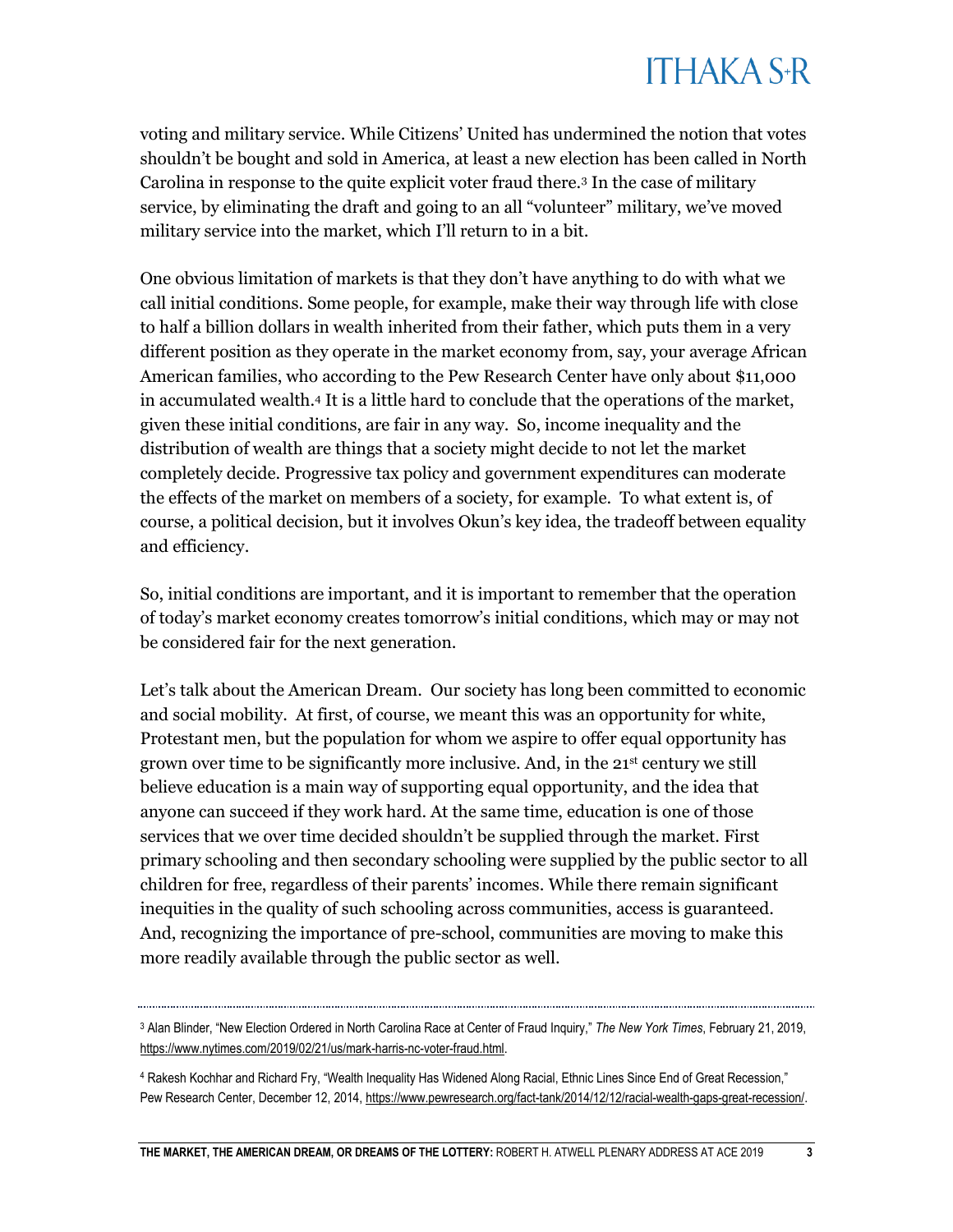Post-secondary education—college and university education—has traditionally been supplied in the US for at least a century and a half through private, non-profit, or public colleges and universities, again in recognition that for-profit firms might not adequately supply it. The arguments for this are basically that the assumptions that lead to forprofit firms efficiently supplying goods and services—highest quality and lowest cost are not met.

One justification for government involvement in higher education is "positive externalities," with higher education contributing to knowledge, economic growth, greater community engagement, better health and participation in our democracy through voting.<sup>5</sup> These are things individuals might not take into account when deciding how much to invest in their own education. While higher education clearly involves private returns (like higher lifetime earnings), these positive societal returns mean that too little investment would take place without some form of government intervention.

Higher education is also a complex good with the benefits accruing over very long periods of time, and in most cases will only be consumed once by each student. These characteristics make it difficult for students and families to assess the quality of the services they are purchasing, reducing the power of the market to encourage quality at the lowest cost, which would happen with a repeat purchase of a simpler good, like a cup of coffee. If the coffee isn't very good and/or too expensive, people will vote with their feet and that coffee shop will go out of business.

Of course, over the last several decades, the for-profit sector in higher education has expanded rapidly, and economists who understand the limitations of markets are not surprised by some of the resulting problems.<sup>6</sup> It is interesting to ask why these for-profit institutions have been able to thrive recently, but didn't earlier in the 20<sup>th</sup> century. Part of the explanation is that the for-profits have been able to compete now because barriers to entry have gone down. Many public and private, non-profit colleges and universities have raised tuition and decreased their subsidies because of decreasing public support. When tuition was free or very low and subsidies larger, it was harder for firms looking to make a profit to compete. Declining trust, resulting from a variety of developments, including increasing costs, inadequate efforts to evaluate what students are actually learning at college, and concerns about commitments to free speech have also contributed to for-profits being able to compete. But, predatory behavior on the part of

<sup>5</sup> Henry Hansmann, "The Role of Nonprofit Enterprise," *Faculty Scholarship Series*, 5048, [https://digitalcommons.law.yale.edu/fss\\_papers/5048.](https://digitalcommons.law.yale.edu/fss_papers/5048)

<sup>6</sup> Gordon C. Winston, "For-Profit Higher Education: Godzilla or Chicken Little?" *Change: The Magazine of Higher Learning*, 31:1 (1999), 12-19[, https://doi.org/10.1080/00091389909602659.](https://doi.org/10.1080/00091389909602659)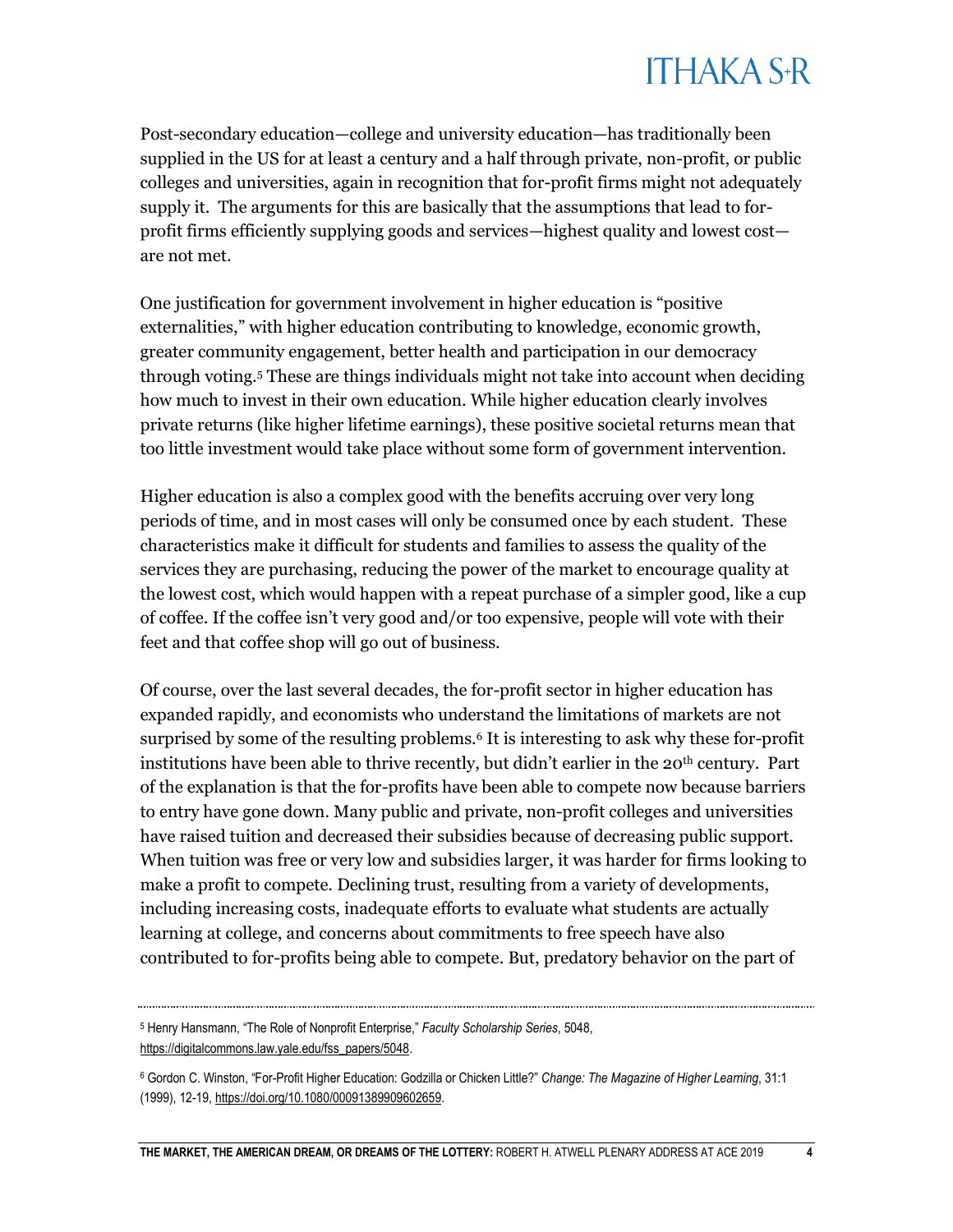many—not all, but many—for-profits suggests that the market failures in higher education justifying non-profit or public provision still exist and some form of government intervention is needed to protect students and their families. The for-profits face incentives to generate revenues to add to profits, rather than to improving educational outcomes.

At the moment, the existing private, non-profit sector in higher education and the public sector as well have proven inadequate at responding to the increased demand for education (and skilled labor) that we are seeing in the labor markets, in the United States and across the globe, and the for-profit sector has entered this vacuum but is not up to filling the gap. We need some changes to support non-profit and public colleges and universities and even the for-profit sector to more effectively contribute to increased educational attainment and equitable access in the United States.

One challenge is that the colleges and universities in the non-profit and public sectors, despite not being located in the private for-profit market economy, are highly competitive with each other.

One challenge is that the colleges and universities in the non-profit and public sectors, despite not being located in the private for-profit market economy, are highly competitive with each other. They are a type of firm, even if not for-profit, and have objective functions that they maximize. A for-profit firm would have an objective function that mostly focuses on maximizing financial returns to owners or shareholders. For non-profit private and public colleges and universities, the objective function is more complicated and based on mission, not profit. That mission needs to be undertaken subject to a budget constraint however. If the institution wants to be financially sustainable, making money is not irrelevant and this also affects their behavior. These colleges and universities can in fact make profits and accumulate wealth, and some do. They just don't have shareholders or owners to whom to distribute them. Mission is complicated. It could include educating undergraduates and graduate students, doing research on important issues, contributing to the local community, or saving for the future. For a variety of reasons, "excellence" has become a part of many institutions' objectives—the best students, the best faculty, the most important research. While some blame this on US News and World Report (USNWR), I would argue that this commitment to excellence and the competition among institutions to be better than their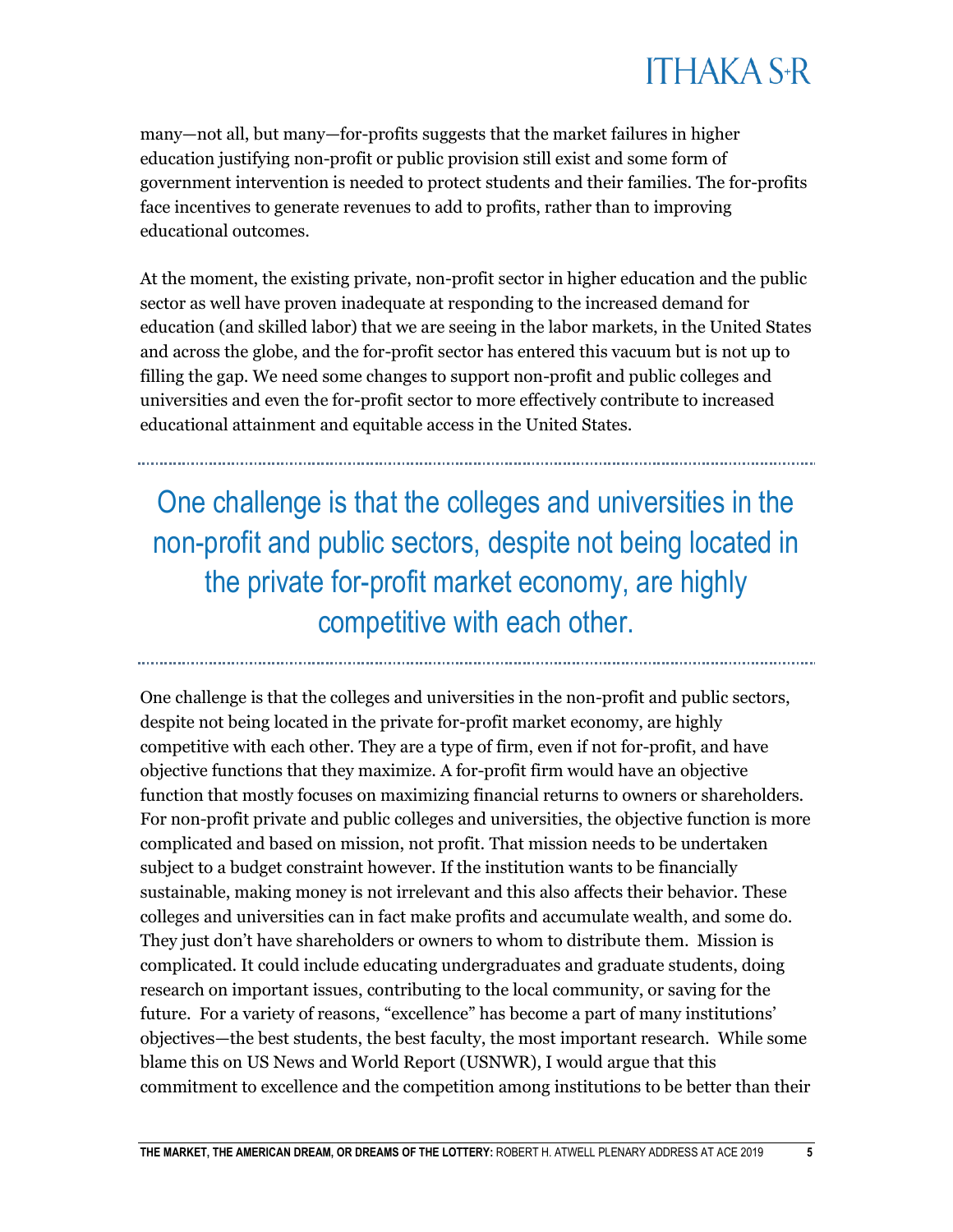peers results from the interests of the constituencies of colleges and universities (faculty, the administration, students, and alumni), and because it feeds back into relaxing the budget constraints that all institutions face. USNWR reflects this, as much as causes it.

Because of this "excellence" objective, competition among colleges and universities doesn't lead to the highest quality at the lowest cost. Instead, it leads to the highest quality at the highest cost that is sustainable over time by the institution, given its revenue sources. With rising income inequality in the economy, resulting from globalization, technological change, and decisions about macroeconomic policy on the part of the government, this competition for excellence has led to many of the problems that are confronting higher education.

Concerns about cost are real, but have resulted in large part from the increased returns to higher education and to rising income inequality over the last four decades, as well as the competition for excellence. Higher education employs a lot of people, and people with lots of education themselves. In labor markets today, those people command higher compensation, and this has contributed to rising costs in the sector, absent innovations to save on this expensive input—talented people. And, because of increasing income inequality, the incomes of many of the students and families seeking higher education have not kept up, making investing in higher education much more of a challenge.

Thinking that greater competition within the sector would help control costs as it would in a textbook situation, there have also been pressures for the sector (public and private non-profit colleges and universities) to be subject to greater discipline "from the market." It was hoped that this would address concerns about rising costs, the lack of productivity increases, and rising tuitions. But, efforts to increase competition to control costs have actually had some unintended consequences.

An example is student course evaluations of professors' teaching, a means of creating incentives for effective teaching, with students being the consumers who will impose the discipline of the market on the faculty who are supplying the services that they are purchasing. But, higher education has been in the public and non-profit space precisely because students may not be in the best position to evaluate the education they are receiving at the time they are receiving it. Moving in this direction—treating students as consumers—has created incentives to value student satisfaction, even if at the expense of educational value. Many students value being asked to work harder and wrestle with complex and uncomfortable ideas, but how many? And, how many like nice dorms, good food, and access to great fitness centers? As schools compete for students, expenditures may get shifted to greater consumption such as nice dorms and fitness centers and less to investments with greater educational value such as more full time professors and wellresourced libraries, particularly since the outcomes of those investments are harder to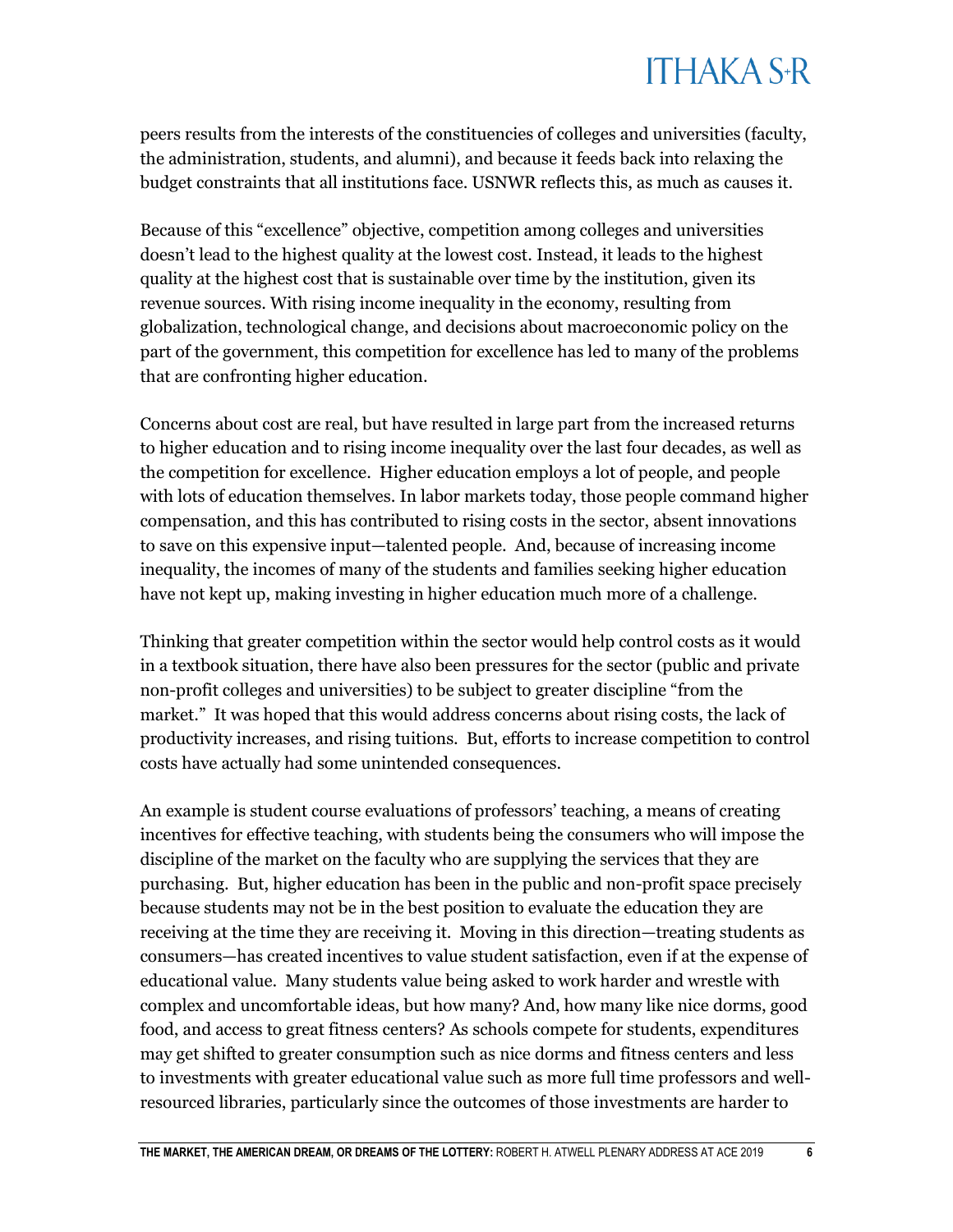evaluate. This homage to the market has actually decreased quality rather than increasing it.

Other examples exist. I'll return to one in a minute.

What can be done?

There are some things we shouldn't do.

The status quo probably is sustainable for a while and perhaps a long while, but is risky.

The rising income inequality in the economy has contributed to rising inequality in resources across higher education. As an example: Private non-profit doctoral institutions with the top 10 percent of students based on endowment per student spend on average about \$92,5000 per student per year on education and related expenses. Institutions with the bottom 10 percent of students spend \$18,100. (That's a ratio of about 5 to 1.) Comparable data for Baccalaureate institutions are \$53,000 and \$15,000 (for a ratio of about 3.5 to 1).<sup>7</sup> Students are having very different amounts spent on them. And, of course, the community colleges are at the low end of resources spent per student, with little or no endowments.

It is the case that high endowments per student are positively correlated with lower net prices for lower income and middle income students, but not more lower and middle income students.<sup>8</sup> So, schools with larger endowments per student are asking low and middle income students to pay less than their higher income peers, but they aren't taking that many of these students.

I think all of this has contributed to the hostility against higher education on the part of much of the public, and has the potential for leading to bad public policy, as I would argue last year's tax bill demonstrated.<sup>9</sup> So, the status quo risks continued or increased hostility on the part of the public, and possible policy interventions that would do significant damage to the higher education sector, and the institutions that comprise it.

So relying on the status quo to continue is one thing we should avoid. Some other things we shouldn't do:

9 *Ibid.*

<sup>7</sup> Sandy Baum, Catharine B. Hill, and Emily Schwartz, "College and University Endowments: In the Public Interest?" *Ithaka S+R*, May 22, 2018, [https://doi.org/10.18665/sr.307377.](https://doi.org/10.18665/sr.307377) 

<sup>8</sup> *Ibid.*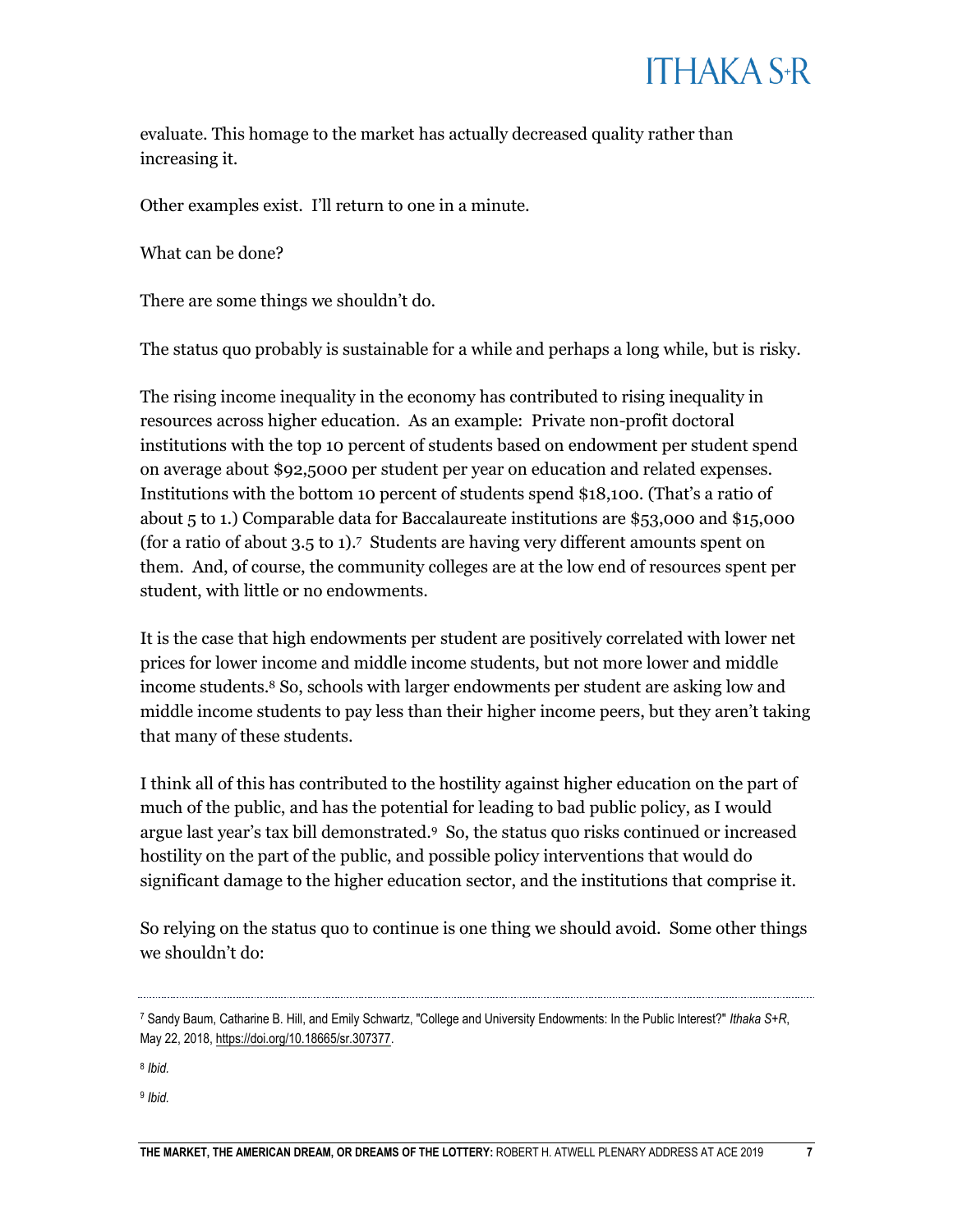Free tuition proposals also have significant problems. If something is free, but not very good, it may not improve people's welfare. There could be unintended consequences of free tuition, with students going for free over quality, when the more expensive option might have higher returns for them. If lower tuition for lower income students were combined with improved educational outcomes, which in most cases require some additional resources or a reallocation of resources, it would be a different story. In higher education, we often focus on the tuition or the price tag, without also examining what you are getting for that price, partly because what you are getting is hard to evaluate.

Ending legacy admissions and early decision at the subset of schools that do not have open admissions, and that instead reject a large number of their applicants, is receiving attention and also reflects the increased hostility toward this sector of higher education. While regaining the public trust is really important, I don't see these changes as either necessary or sufficient for improving low and middle income access to higher education. These policies don't have unintended consequences for low and middle income families: they have perfectly understood and intended consequences, which is to have an impact on the final matriculated student body, competing for those excellent students with the least impact on the budget constraint. Absent policies to increase need based aid, ending these policies make for good sound bites but not necessarily good public policy. Will welfare be improved if Stanford's legacies attend Princeton instead? Or schools spend more resources on enrollment management services to yield the class within their financial aid budgets through regular admissions? Increased hostility toward legacy admissions and early decision has in part arisen, I think, from the fact that higher education is understood to be more important now than previously, and that the resources across higher education have become more unequal. This has increased the competition for seats at a set of institutions—those with the most resources making them increasingly selective—and this in turn increased the resentment for seats going to these special categories. Some add affirmative action and athletic admits to this list of admissions practices raising questions for the same reason.

So, instead, what needs to happen:

1) First, the better resourced colleges and universities (private non-profit and public flagships) that have benefited from the evolution of the economy over the last forty years need to do more to serve their missions and the public good, justifying their larger public subsidies. It is important to remember that these institutions receive significant public support (federal, state, and local) from grants, special tax treatment including exemption from income and property taxes and incentives for charitable contributions, as well as appropriations on the part of the publics. As I mentioned already, the status quo is risky, even if sustainable for some period of time.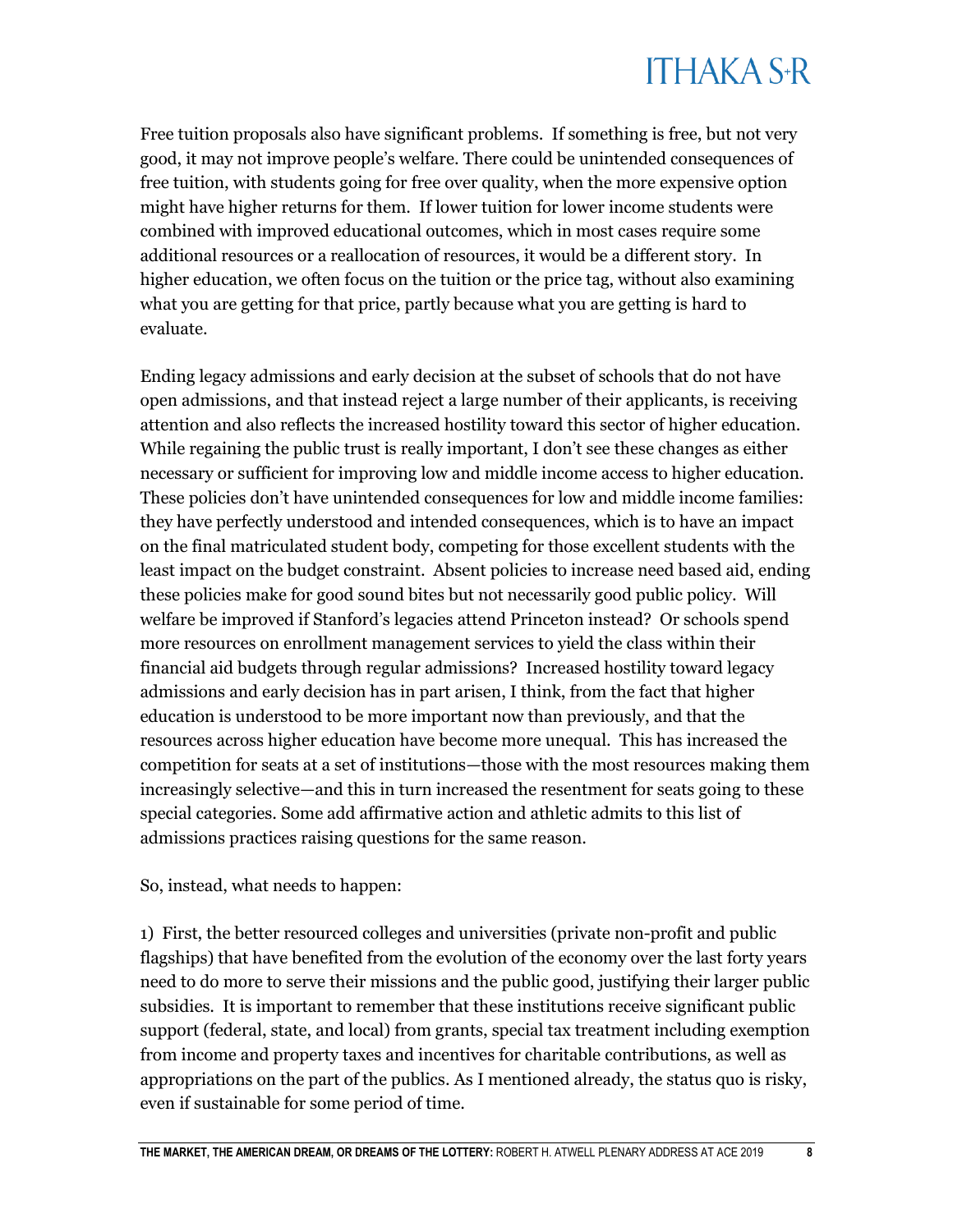Increased collaboration among these institutions would help counter the pressures of competition to push up costs, and the federal government needs to make this possible.

Changes in public policy would help. Increased collaboration among these institutions would help counter the pressures of competition to push up costs, and the federal government needs to make this possible. Antitrust laws exist in America in recognition that the market will not always operate in the interests of consumers. There can exist conditions where monopolies arise, and monopolies will produce too little at too high a price in search of maximizing profits, because these monopolies don't face any effective competition. Antitrust laws were used against higher education in the early 1990s, but in fact worked to hurt the public interest and consumers, rather than protect them.<sup>10</sup> (This is another example of unintended consequences of increasing the role of the market in higher education.) Being subject to antitrust actions did increase competition among institutions, but in ways that hurt many students and families rather than benefiting all of them. While some gained, overall the system moved in a direction away from serving the public good.

As an example, take merit aid. In search of excellent students, and those who can contribute to relaxing the budget constraint because they can afford to pay something, schools moved toward awarding merit aid to attract a class that met these objectives. (An entire industry arose to help schools do this!) This benefits a set of students who receive the merit aid, but hurts the overall system, as resources are transferred to those who could afford to pay in many cases (although not all.) If one school offers merit aid, they can attract these students. If the school's closest competitor does the same, the allocation of students may end up the same, but these particular often well-to-do students pay less and the schools have fewer resources for their educational missions. Is society better off? If those students would have and could have invested in their education anyway, and some lower incomes students absent the needed need-based aid, can't and don't, then they are worse off and the economy is worse off because talent is lost.

Education is one of those things that can increase both equity and efficiency. By investing in education, a society can improve the welfare of individuals and improve the

<sup>10</sup> Carolinie M. Hoxby, "Benevolent Colluders? The Effects of Antitrust Action on College Financial Aid and Tuition," *NBER Working Paper*, No. 7754 (June 2000).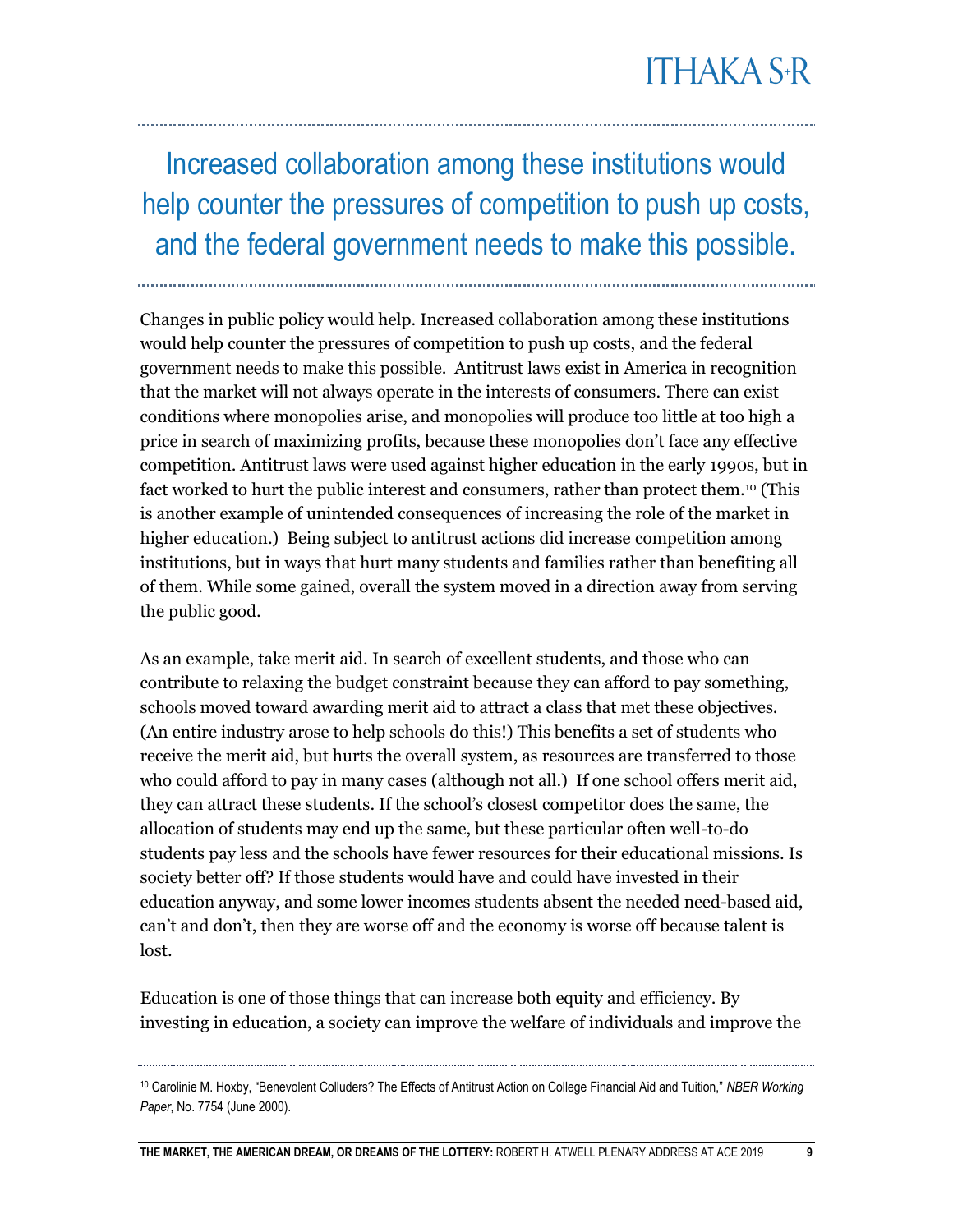capacity of the economy to supply valuable goods and services. But, it does need to be paid for.

While colleges and universities can work to reduce unproductive competition, relaxing the threat of antitrust action would facilitate this. With collaboration, institutions can do things that benefit them individually and collectively if collectively pursued, but could hurt them if they go it alone. Reducing merit aid or cutting back on amenities (such as high end dormitories) are examples. It should be possible to make distinctions among types of competition to identify those that harm the public good.

#### What else can we do?

2) Second, I want to return to the draft for a moment. In the 1970s, Arthur Okun argued that military service was obviously one of those obligations that should not be allocated by the market. Writing shortly after the end of the Vietnam War, understanding the fairness of a universal draft (even if some were able to get around it—foot issues that interfere with military service but not with playing golf come to mind) and perhaps also the role the draft played in mobilizing efforts to hold the government accountable for its decisions, this conclusion is taken as almost obvious. But, now with an all-volunteer military, we've given this "obligation" to the market instead. The military prefer this, since clearly working with those who have volunteered must be easier than with those who are serving unwillingly, and I suspect most families prefer this system too. But, it is clearly the case that it reduces the motivation for the broader public to scrutinize where we send our troops and for what purpose. I know I would have paid significantly more attention had my children been subject to a draft. Think about the political power of MADD and its ability to move the drinking age to 21, slightly ironic given the preference on our part for some other families' children to "volunteer" at 18 and serve in places like Afghanistan, Iraq, and Syria.

"All volunteer" seems a bit disingenuous to me. Okun argues that voluntary trades under conditions of "extreme need" aren't really fair trades. Is this the case with military service? Perhaps or clearly it is a bit of an overstatement, but many young people enlist because it is seen as one of their best options for getting an education. Their family incomes are such or their high school preparation is such, that they don't see another path to higher education at age 18 so as to avoid a lifetime with only a high school diploma. Many of course do volunteer wholeheartedly and it is just what they want to do. But, the fact that those who "volunteer" do not come equally from across income and racial and ethnic groups suggests that other things, their initial conditions, are playing a role.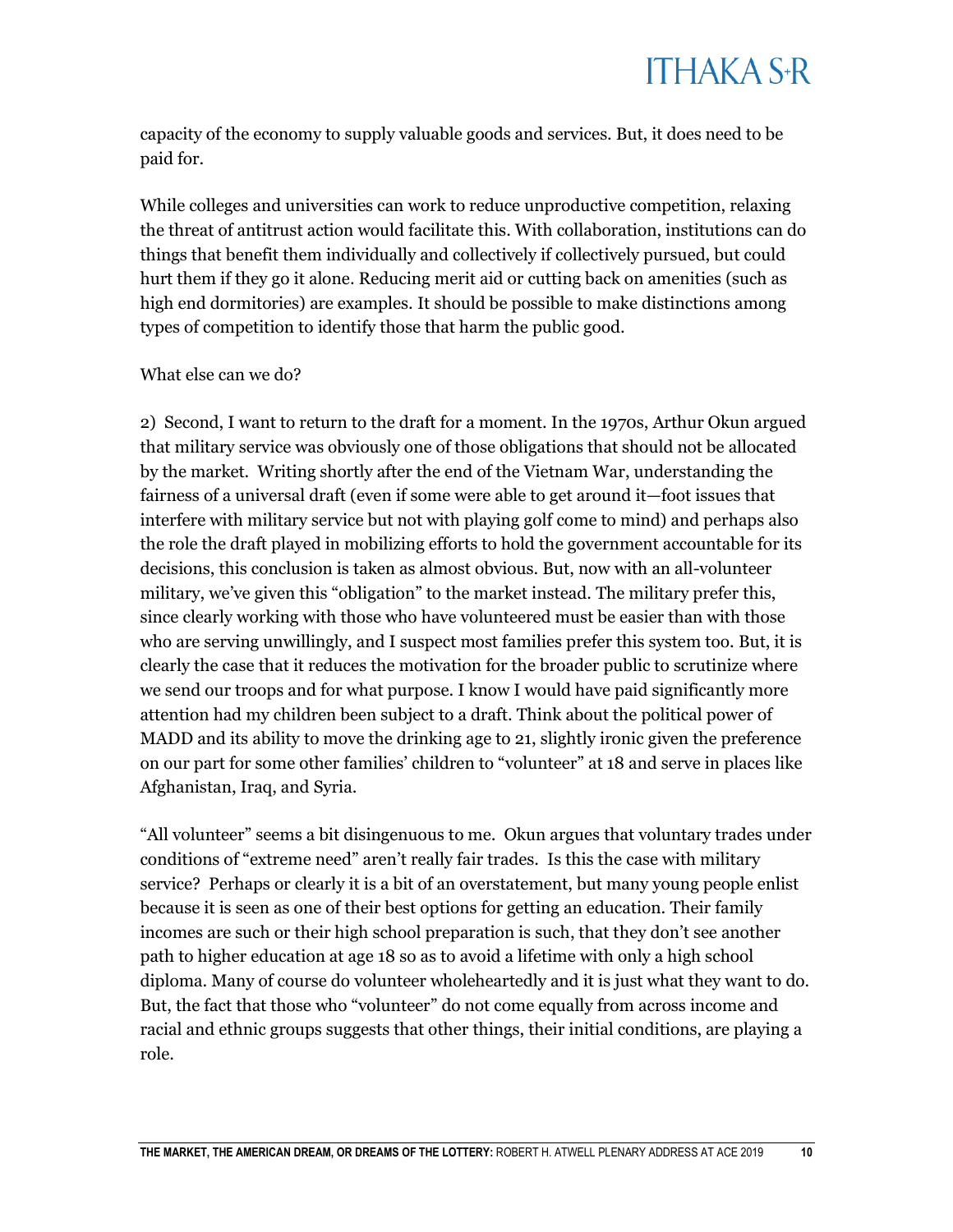Given this, as a nation we owe these young men and women an education when they leave the military. Currently, veterans are overrepresented at the for-profits and underrepresented at colleges and universities with higher graduation rates.<sup>11</sup> After World War II, institutions stepped up and opened their doors. Forty-seven percent of higher education admissions in 1947 were veterans. Even the women's colleges (including Vassar College) opened their doors to men (although not their dormitories), when men couldn't find seats elsewhere. By 1956, 2.2 million veterans had used the GI Bill to go to college.<sup>12</sup> We should do the same now, but we aren't. Why not? Because we don't need to. The colleges and universities with the higher graduation rates and the most resources have plenty of applicants who are very talented, and many can pay the full tuition. We aren't worried about another great depression as was the case as World War II drew to a close, nor fear the civil unrest that arose post World War I when veterans couldn't find jobs. So, why risk admitting veterans? Because it would be the right thing to do, and we owe it to them in return for their service and in return for allowing so many other young men and women to go directly to college, without being subject to a draft. It would also have the added benefit of bringing to campus a diverse group of talented young men and women with very different life experiences, which would add to the education of all students. And, it would help counter the narrative of the better-resourced schools as elitist and excessively liberal. I hope some schools will take the lead on this. Many publics and community colleges are already doing a good job. The better resourced schools need to do their fair share.

3) Third on the to do list: As the higher education act comes up for renewal, we can also hope for better regulation. While I said that most economists don't worship markets, there are some very distinguished ones who recognize that markets don't always work according to the textbook, but that there is also significant government failure. Expecting the government to do better is naïve. (So, when you've finished Arthur Okun, turn to Milton Friedman's Capitalism and Freedom.) We have plenty of examples of both good and bad regulation. But, striving for better regulations to me makes sense. I have faith that we can hold government accountable to serve the public good through our democracy, even if we don't get it right all the time.

Better regulation could help the not-for profit sector and the public sectors improve educational outcomes in a variety of ways. A change in regulations allowing greater

<sup>11</sup> Catharine B. Hill, Martin Kurzweil, Elizabeth D. Pisacreta, and Emily Schwartz, "Enrolling More Veterans at High-Graduation-Rate Colleges and Universities," Ithaka S+R, January 10, 2019, [https://doi.org/10.18665/sr.310816.](https://doi.org/10.18665/sr.310816) 

<sup>12</sup> John Bound and Sarah Turner, "Going to War and Going to College: Did World War II and the G.I. Bill Increae Educational Attainment for Returning Veterans?" *NBER Working Papers*, No. 7452[, http://www.nber.org/papers/w7452.](http://www.nber.org/papers/w7452)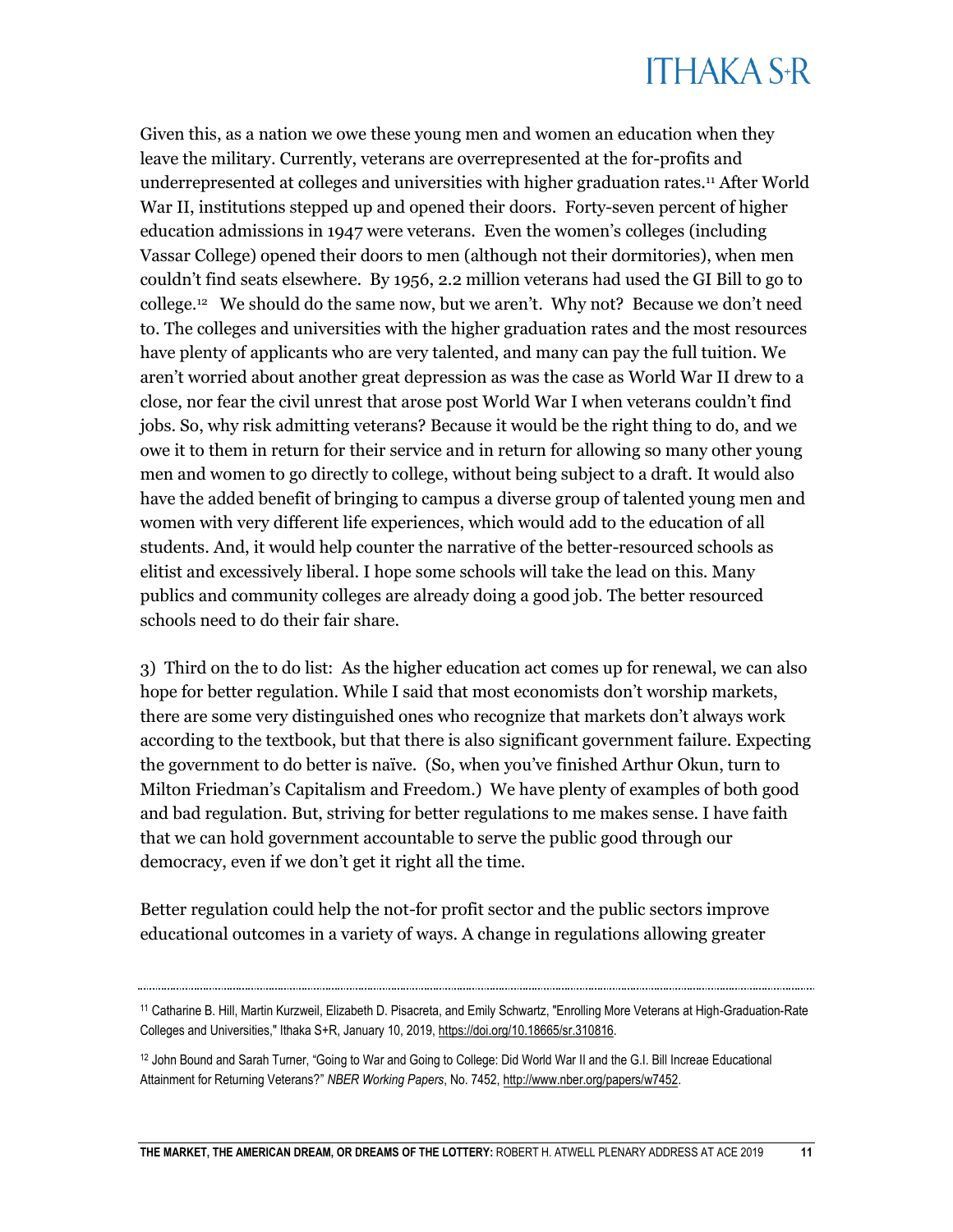cooperation would be helpful. It could constrain unproductive competition and channel those pressures toward better serving public objectives. Improved data reporting could encourage colleges and universities to adjust their policies and also give students and families better information on which to make decisions. (You may have noticed that some information has recently been removed from the College Scorecard, going in the wrong direction!)<sup>13</sup>

Better regulation of the for-profits is clearly needed. Here is an example of significant government and regulatory failure. Regulation has aided rather than constrained, the market failures affecting the for-profit sector. The Department of Education's deregulation campaign is a perfect example of failed public policy. It has aided and abetted the predatory behavior of many of the for-profits, again many not all, and our veterans are a major casualty of these policy failures. Not only does the 90/10 loophole remove a very small market constraint on the for-profits in taking advantage of veterans, but many in the current Department of Education formerly worked for the for-profit sector and probably will again, a classic example of regulatory capture.<sup>14</sup> Hopefully, the numerous veterans and military service organizations will get the word out to their constituencies and counter the for-profits' recruiting success and decrease the demand on the part of veterans for their services. But, greater seats in better alternatives—the high graduation rate not-for profits and the publics—would help. Wouldn't it be great if they were recruiting veterans as actively and effectively as the for-profits?

4) Fourth on the to do list: Those with resources should consider growing their class sizes and serving more students. I know all the arguments against this and have made them myself over the years, and they are convincing for any one institution. I've written the memos that make the case that growing reduces endowment per student and reduces the ability to compete with other institutions on quality. But these arguments are based in institutional objectives, and not necessarily the overall public good. Growing would be a way of reallocating resources across students, if not across institutions. Let more students benefit from the resources of the wealthiest schools—not just their endowments and their physical assets, but their academic programs and alumni networks. And, it would make the competition for seats at the selective schools less of a zero-sum game, which is a source of some of the current hostility that I've mentioned. When many

 $13$  The Department of Education has removed national data from the individual school data reports, making comparisons more difficult. Se[e https://collegescorecard.ed.gov.](https://collegescorecard.ed.gov/) 

<sup>14</sup> Vivien Lee and Adam Looney, "Understanding the 90/10 Rule: How Reliant Are Public, Private, and For-Profit Institutions on Federal Aid?" Brookings Institution, January 2019, [https://www.brookings.edu/wp-content/uploads/2019/01/ES\\_20190116\\_Looney-](https://www.brookings.edu/wp-content/uploads/2019/01/ES_20190116_Looney-90-10.pdf)[90-10.pdf.](https://www.brookings.edu/wp-content/uploads/2019/01/ES_20190116_Looney-90-10.pdf)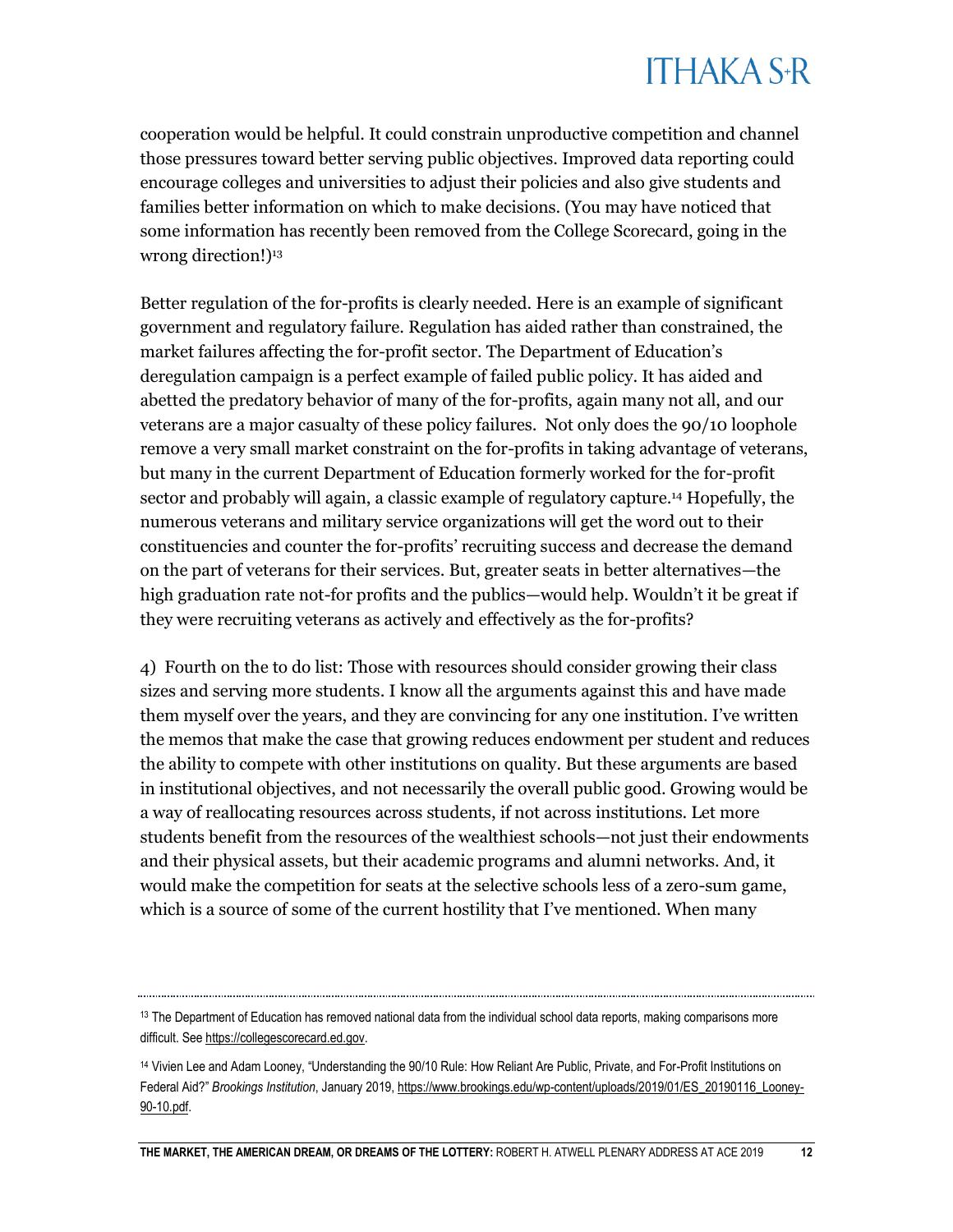institutions went coeducational in the 1970s, they grew to avoid the pushback from alums on reducing seats for their traditional pool of students, whether men or women.

#### Those with resources should consider growing their class sizes and serving more students.

There are so many committed colleges and universities, in addition to the ones I've mostly been talking about that are working incredibly hard to improve student success. I'd love to see greater resources across higher education, particularly for those with the least wealth including community colleges, rather than reallocating resources among institutions. But in the current environment with the current disparity in resources available to students, we risk the latter.

Now it is time to talk about lotteries. Our national narrative is that anyone can succeed if they work hard. Americans have been very tolerant of income inequality, believing in equal opportunity and economic and social mobility. Income inequality has been accepted, in part, because families value the possibilities and rewards for themselves and their children of climbing higher on the income ladder. They believe they have a fair shot, if they work hard. But this tolerance is being tested because of the rising levels of inequality combined with the challenges of access to higher education particularly for low and middle income students, and this path to economic and social mobility seems more of a dream—winning the lottery—and less of a real possibility through hard work and determination.

At the same time that the path to economic mobility through education has become more challenging for many, there is an increasingly loud narrative that students are borrowing huge amounts to go to college and then being saddled with debts that they can't repay, and that there is no need to go to college—one can make it in America without a college degree. Look at Bill Gates and others. Peter Thiel—the Pay Pal billionaire—offers students a scholarship for NOT going to college.<sup>15</sup> This from someone with two postsecondary degrees from one of the most selective and wealthy institutions in the US, and three passports by the way, reducing the link between his and our nation's welfare. Fortunately, I think there are only 20 of these scholarships a year, but the message that you don't need to go to college to do well in our economy is so misleading. All the evidence suggests otherwise.

<sup>15</sup> See Thiel Fellowship[, https://thielfellowship.org.](https://thielfellowship.org/)